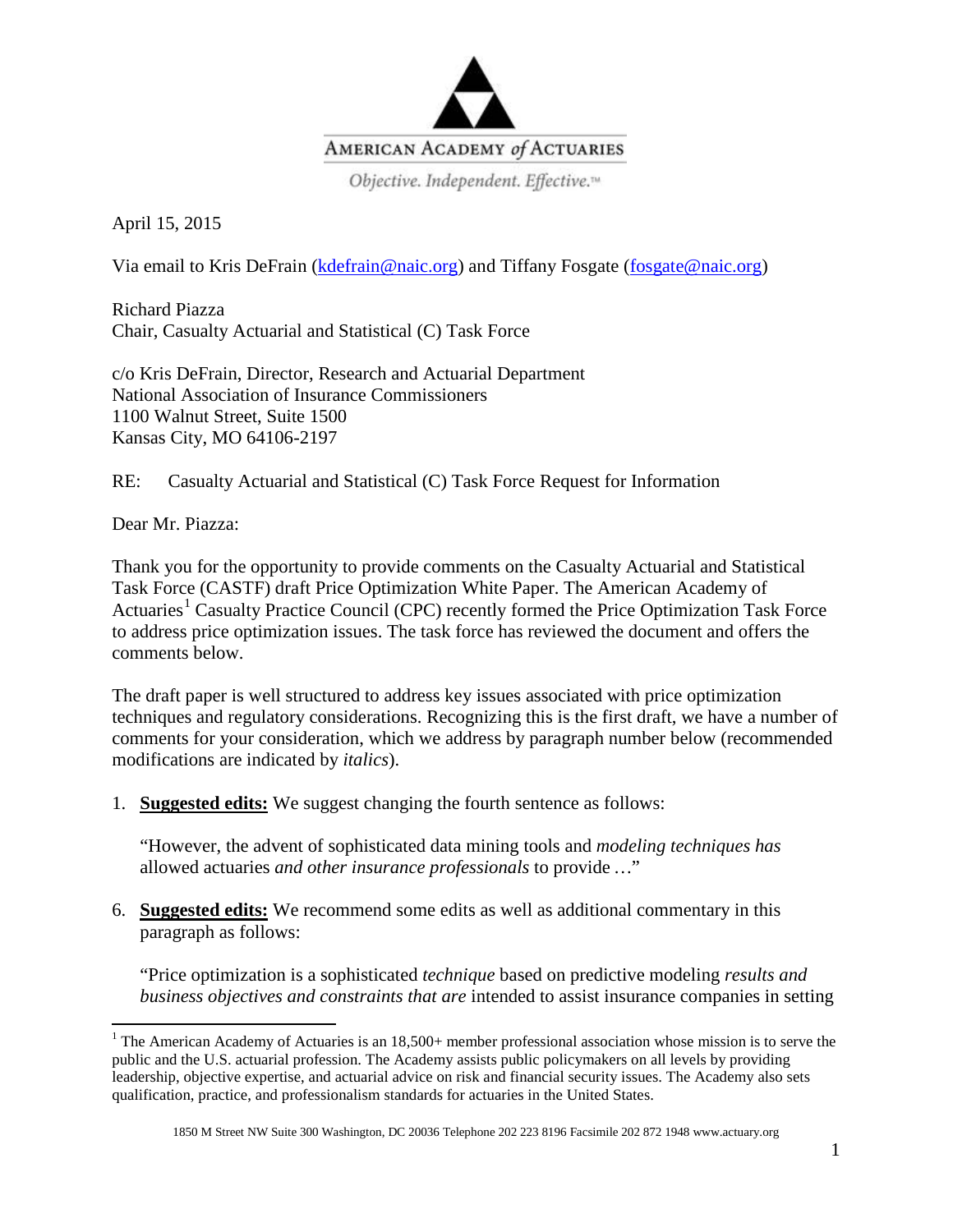prices. It is an additional component of the pricing process in which the business manager goes from *cost-based* rates to final prices *by integrating expected costs with expected consumer demand behavior, subject to target business objective(s). The target business objective(s) may be to improve profit, increase volume, increase or maintain retention, or some combination thereof. These targeted business objectives represent the insurer's pricing strategy. Price optimization is a technique used to achieve that pricing strategy.* According to Earnix, price optimization utilizes a variety of applied mathematical techniques (linear, non-linear, integer programming) in the ratemaking process to analyze more granular data."

(The final sentence regarding Earnix could be separated into its own paragraph, similar to paragraph 7, which addresses Towers Watson's definition.)

- 7. **Comment:** For each of the three types of optimization listed, cost and demand (as well as marketing goals and competitor rate levels) are considered. The distinguishing feature for each type is the output, specifically, what is allowed to change. To make this clear, we suggest deleting the first sentence of paragraph 7 ("There are several different types of price optimization, and price optimization can be modeled at different levels.") and revising paragraphs 8-9 as noted below.
- 8. **Suggested edits:** "With 'rate book optimization' *the rate relativities are optimized within an existing (fixed) rating structure. Here, the output would be a set of rate relativity indications that consider cost, marketing goals, and competitor prices, consistent with the insurer's pricing strategy.*"
- 9. **Suggested edits:** "With 'individual price optimization' *the output is an individualized premium that considers costs, marketing goals, and competitor prices.* This type of price optimization is believed to be more common with retail or personal service companies in the U.S. *It is* used for insurance pricing in other countries with different rating laws*, such as in the U.K., where individuals with identical risk characteristics can be offered different premiums on different days due to demand or market changes.*"
- 11. **Comment:** Here, we suggest a fuller treatment of constraints, including that constraints can be at the individual risk level or at the portfolio level. For example, a portfolio-level constraint might be to optimize prices subject to the constraint that no insured sees a price change of more than +/- 15 percent. An individual risk-level constraint might be similar to the situation described whereby the rate relativities are constrained to fall between the bounds of the current relativity and cost-based indicated relativity. It may also be helpful to note that "constrained" or "unconstrained" are variations on the three types of optimization described in paragraphs 8-10. For example, rate book optimization can be conducted either constrained or unconstrained.
- 14. **Suggested edits:** We suggest changing the first sentence as follows:

"Vendors (such as Towers Watson and Earnix) *have developed commercially available software for carriers who perform* price optimization*.*"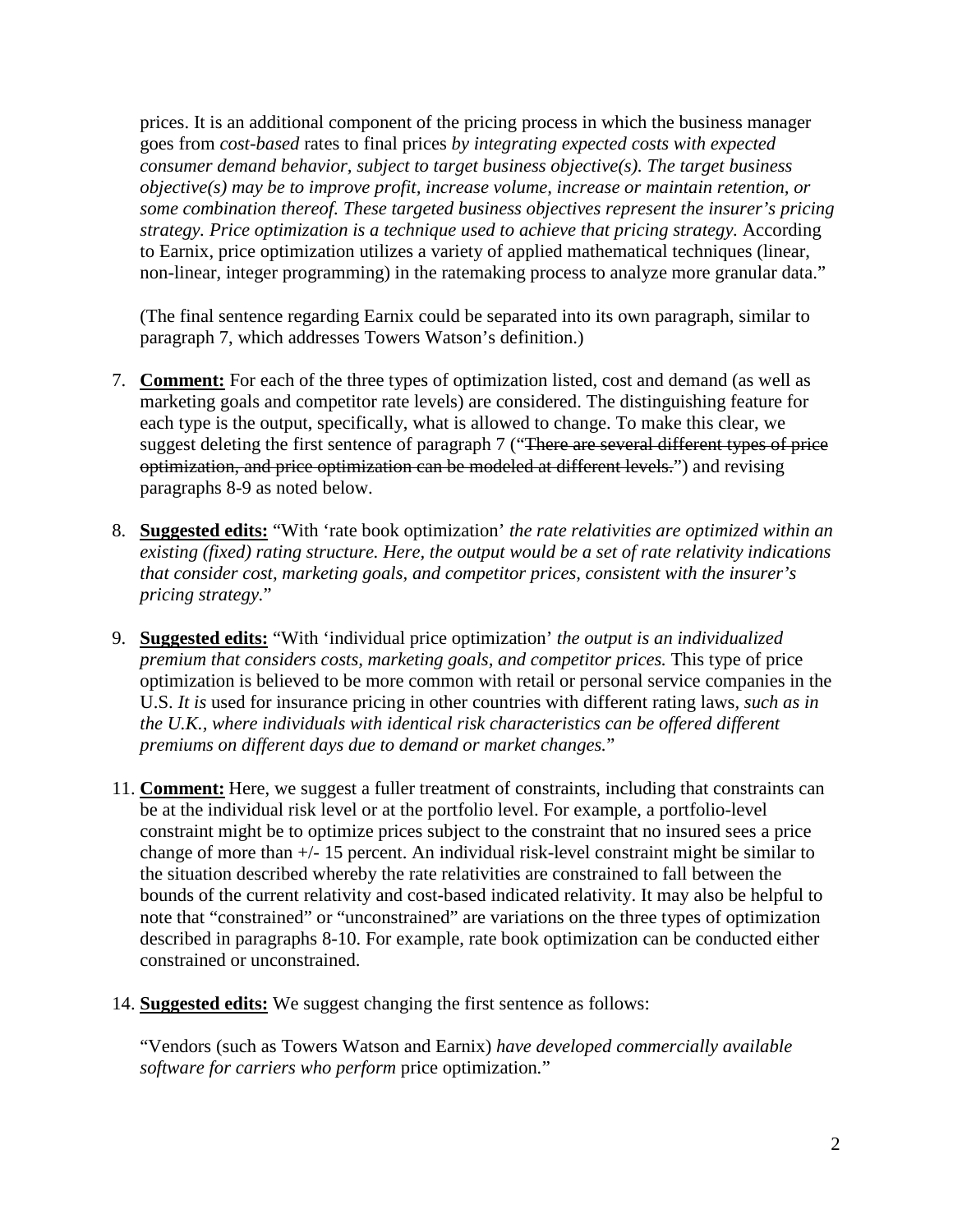15. **Comment and suggested edits:** We have three comments on this paragraph. The first two comments are relatively minor. You may wish to add "*to rates*" after "adjustments" in the first sentence to clarify what management may adjust. The second comment is to expand who makes the adjustment to include both management and actuaries. Consistent with our comment on paragraph 1, we suggest changing "management" to "*management, with the input of actuaries and other insurance professionals* may make adjustments…" The third comment is regarding the table. For the bottom rightmost box, the adjustment to the rates under the price optimization approach is still based on market, regulatory, and other considerations. The distinction in the traditional approach and price optimization approach is a qualitative versus quantitative distinction (which is noted in paragraph 16.) We suggest an alternate table as follows:

|                                                                                                                                      | <b>Traditional Approach</b>                                                                                                 | Price Optimization Approach                                                                                                  |
|--------------------------------------------------------------------------------------------------------------------------------------|-----------------------------------------------------------------------------------------------------------------------------|------------------------------------------------------------------------------------------------------------------------------|
| General Approach is                                                                                                                  | Base rate (loss cost) $x$                                                                                                   | Base rate (loss cost) $x$                                                                                                    |
|                                                                                                                                      | selected adjustment factor                                                                                                  | selected adjustment factor                                                                                                   |
| Indicated cost-based<br>adjustments (for auto<br>insurance) are based on a<br>review of costs by allowable<br>rating characteristics | Age, gender, territory, make<br>and model year and many<br>other rating variables.                                          | Age, gender, territory, make<br>and model year and many<br>other rating variables.                                           |
| Selected adjustments to rates<br>are based on                                                                                        | Competition, demand,<br>marketing objectives,<br>regulatory and other<br>considerations (qualitative<br><i>assessment</i> ) | Competition, demand,<br>marketing objectives,<br>regulatory and other<br>considerations (quantitative<br><i>assessment</i> ) |

16. **Comment and suggested edits:** We have several comments on this paragraph. An insurer can develop models for renewal, conversion, and/or competitive position without engaging in price optimization. As noted in paragraph 19, optimization is the process of systematically combining the various models. Thus, price optimization is not necessary to more accurately quantify the effects of rate changes (one can arrive at a more accurate quantification with a renewal model without the price optimization step). Similarly, the effect of deviating from loss costs on business metrics does not require price optimization. Finally, we suggest a change to the penultimate sentence. As written, the sentence could be read that both the traditional approach and the price optimization approach allow insurers to adjust filed and approved rating factors and relativities. Charging something other than what is filed and approved is only allowed subject to a state's rate filing law (e.g., use-and-file states might allow a window of time whereby an insurer could adjust previously filed rating factors and relativities).

As an alternate paragraph 16, we propose the following:

"Price optimization is based on quantitative modeling and *provides indicated deviations from*  traditional cost-based ratemaking *indications.* It adds an additional quantitative layer to the insurance ratemaking process by *integrating models such as those for new business conversion or policyholder retention with cost-based models to establish prices that achieve*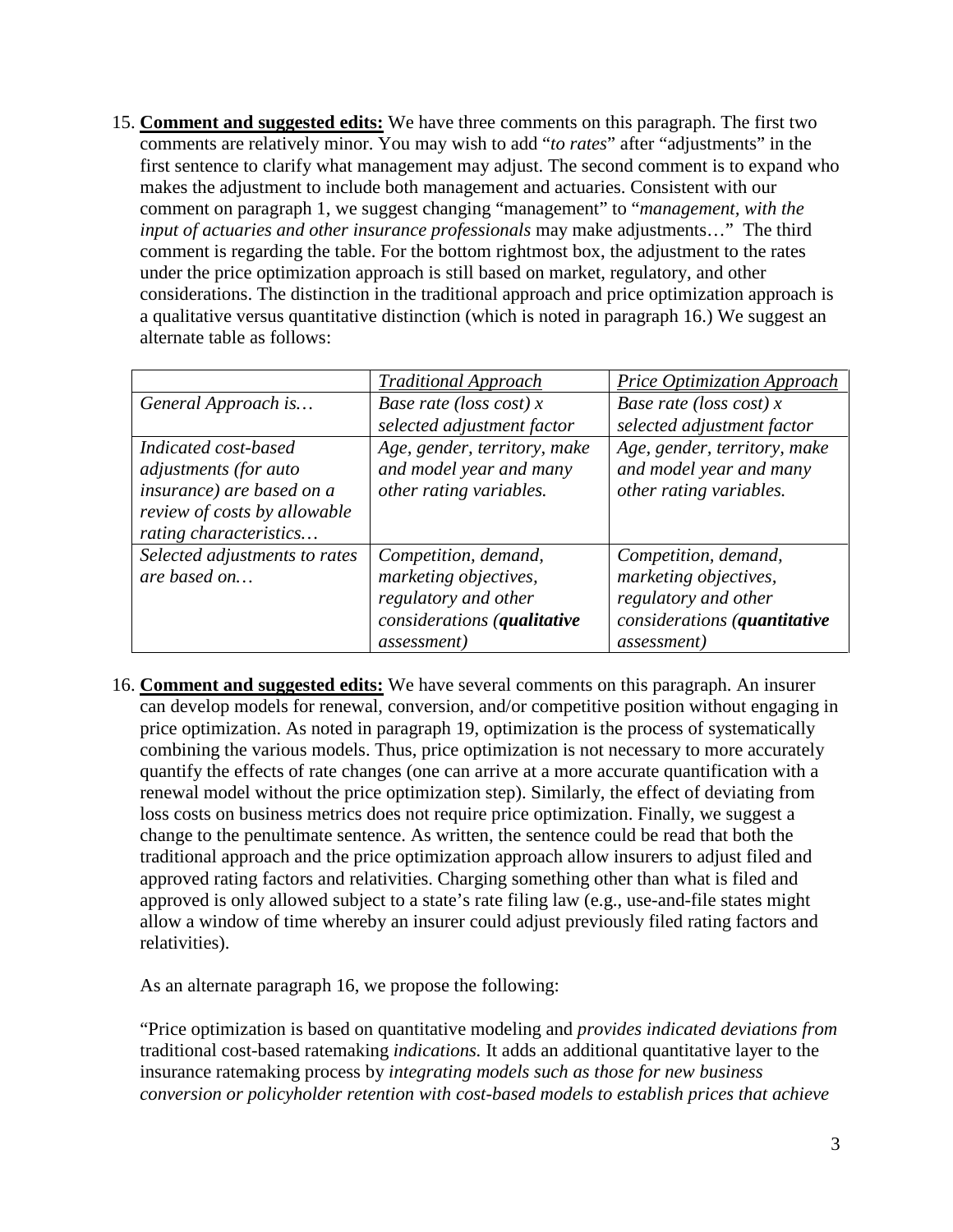*a stated objective. Both the traditional approach and the price optimization approach* make adjustments to *cost-based indicated rating relativities.* With price optimization these adjustments are made with more clearly *quantified* goals in mind. Estimated losses and expenses remain the foundation of the cost-based rate-setting process."

18. **Comment and suggested edits:** As noted in paragraph 19, demand models are inputs into the price optimization process. Thus the analysis of policyholder demand behavior occurs before the price optimization process. We suggest the replacement of the existing first sentence with the following:

"One of the most controversial ways that insurers are using price optimization is to analyze patterns of policyholder demand behavior." "*Incorporating policyholder demand behavior in establishing prices is a controversial aspect of price optimization.*"

- 19. **Comment:** The graphic depicts individual price optimization (in the rightmost column). As noted in the comments to paragraph 31, below, this is not a U.S. technique for pricing personal lines insurance. We suggest changing the graphic to address rate book or hybrid optimization, or removing the graphic.
- 21. **Comment and suggested edits:** The challenge of reviewing the effect of selections versus indications exists because risk classification plans have become and continue to be increasingly complex. In other words, the increasing challenge is independent of price optimization. We propose a revision to the paragraph to reflect this, placing the challenge at the beginning of the paragraph.

"*Distilling the voluminous information connected with more complex risk classification plans makes it difficult for regulators to determine the effect of deviating from indicated relativities. While this challenge exists independent of price optimization, it does increase the time and effort associated with reviewing rate filings.* General guidelines some regulators are using include the relationship between the current, indicated, and selected factors, how far the selected factors vary from the indications, or the relationship between factors for a class plan variable."

27–30. **Comment:** As these paragraphs describe regulatory responses, we suggest that these would be better placed in Section IV, perhaps immediately following paragraph 35.

- 31. **Comment:** A number of the criticisms of price optimization techniques are specific to the implementation of such techniques outside of the U.S., specifically the use of individual price optimization. As noted above, drivers in the U.K. with identical risk characteristics can be offered different premiums on different days based entirely on consumer behavior and market considerations. For personal lines, we are not aware of any state that would allow such a practice.
- 34. **Comment:** We have some initial ideas that may be helpful as part of a regulatory review of rate classification plans. The general guidelines described in paragraph 21 are a good way to inspect the results and to understand the reasons (be they qualitative or quantitative) for an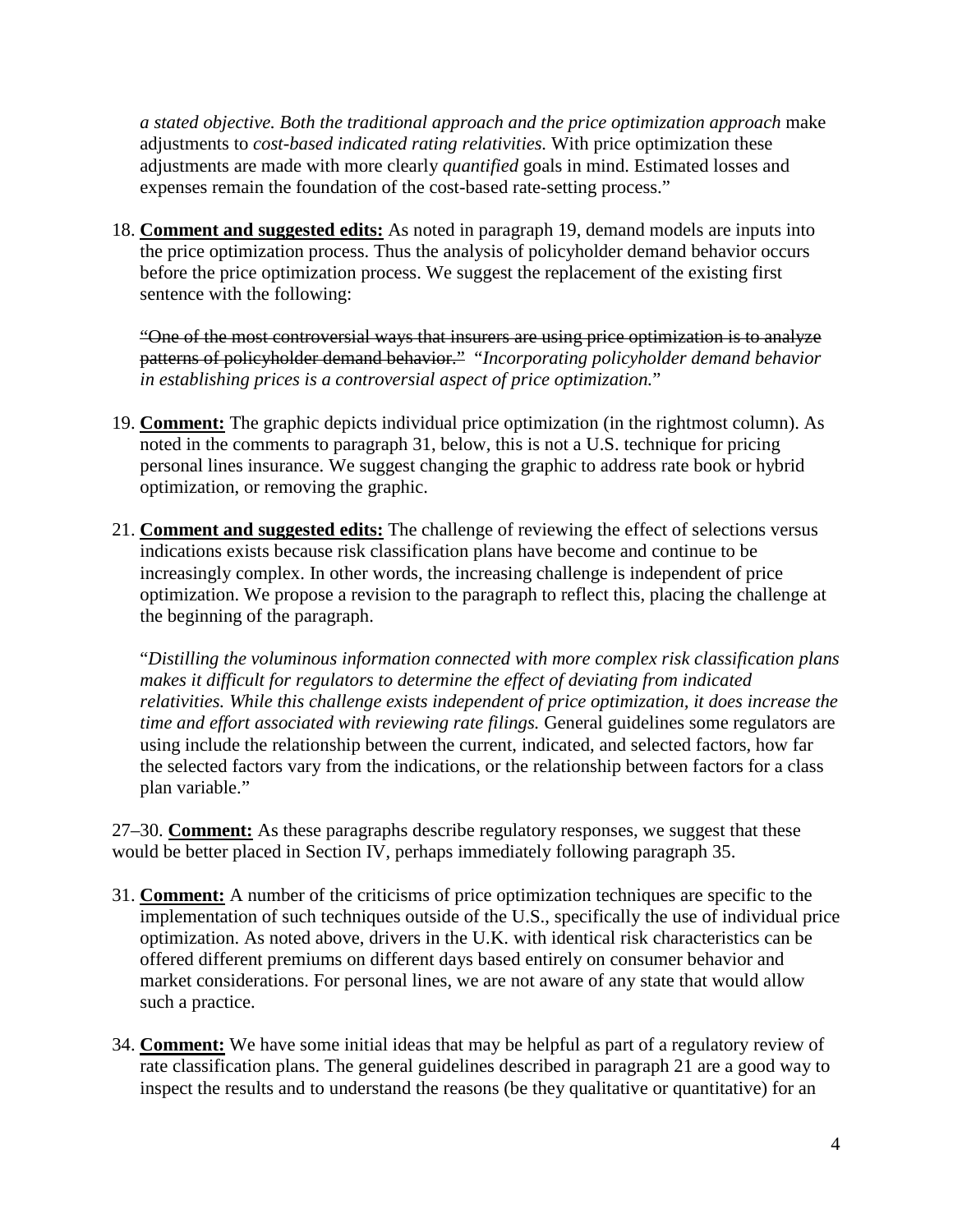insurer's selected rating factors and rating relativities. In addition, showing a distribution of the overall rate change, overlaid with historical loss ratios, is a useful way to ensure that policyholders with high (or low) loss ratios are in fact receiving rate increases (or decreases). It also allows the regulator to see the impact of the proposed rate change.

Our task force will continue to consider appropriate "best practices/principles," techniques, or methods that may be of help in shaping a regulatory response to the utilization of price optimization in developing rating schemes.

37. **Comment:** Item 2 refers to specificity of the "indication." That term is generally interpreted to mean the cost-based indication, and we do not think further specificity is warranted there. We suggest replacing "indication" with "*selected set of prices (i.e., those to which a deviation from cost-based pricing has been applied)*."

Item 2 also notes a certification process as one way regulators could supplement the review process. If this approach is pursued, we suggest that the essential elements of a rate filing opinion can follow those in the current NAIC Annual Statement Instructions governing the provision of Loss Reserve Opinions, stating that a) a "Qualified Actuary" is defined as "a person who meets the basic education, experience and continuing education requirements of the Specific Qualification Standard for Statements of Actuarial Opinion, NAIC Property and Casualty Annual Statement, as set forth in the Qualification Standards for Actuaries Issuing Statements of Actuarial Opinion in the United States, promulgated by the American Academy of Actuaries, and is either 1) A member in good standing of the Casualty Actuarial Society, or 2) A member in good standing of the American Academy of Actuaries who has been approved as qualified for signing casualty loss reserve opinions by the Casualty Practice Council of the American Academy of Actuaries"; b) that the rate filing opinion "Meet(s) the requirements of the insurance laws of (state of domicile)"; and c) that the rates "are computed in accordance with accepted actuarial standards and principles."

The steps described in item 3 could be added to paragraph 34 as "best practices." These steps could apply regardless of whether 1) price optimization was employed to arrive at the selected rate relativities, 2) competitive information was used to select relativities, or 3) marketing goals and judgment were used to select relativities.

An additional regulatory action could be to increase the level and means by which rate information is available to consumers. Many states have rate comparison or premium surveys that can be used to assist consumers shopping for insurance. Alternatively (or in addition), regulators could require specific rating examples as part of a publicly available rate filing document.

The task force appreciates this opportunity to provide comments to the CASTF. We hope these observations are helpful, and we welcome further discussion. We stand ready to provide input on future drafts of the CASTF white paper. If you have any questions about our comments, please contact Lauren Pachman, the Academy's casualty policy analyst, at [pachman@actuary.org](mailto:pachman@actuary.org) or (202) 223-8196.